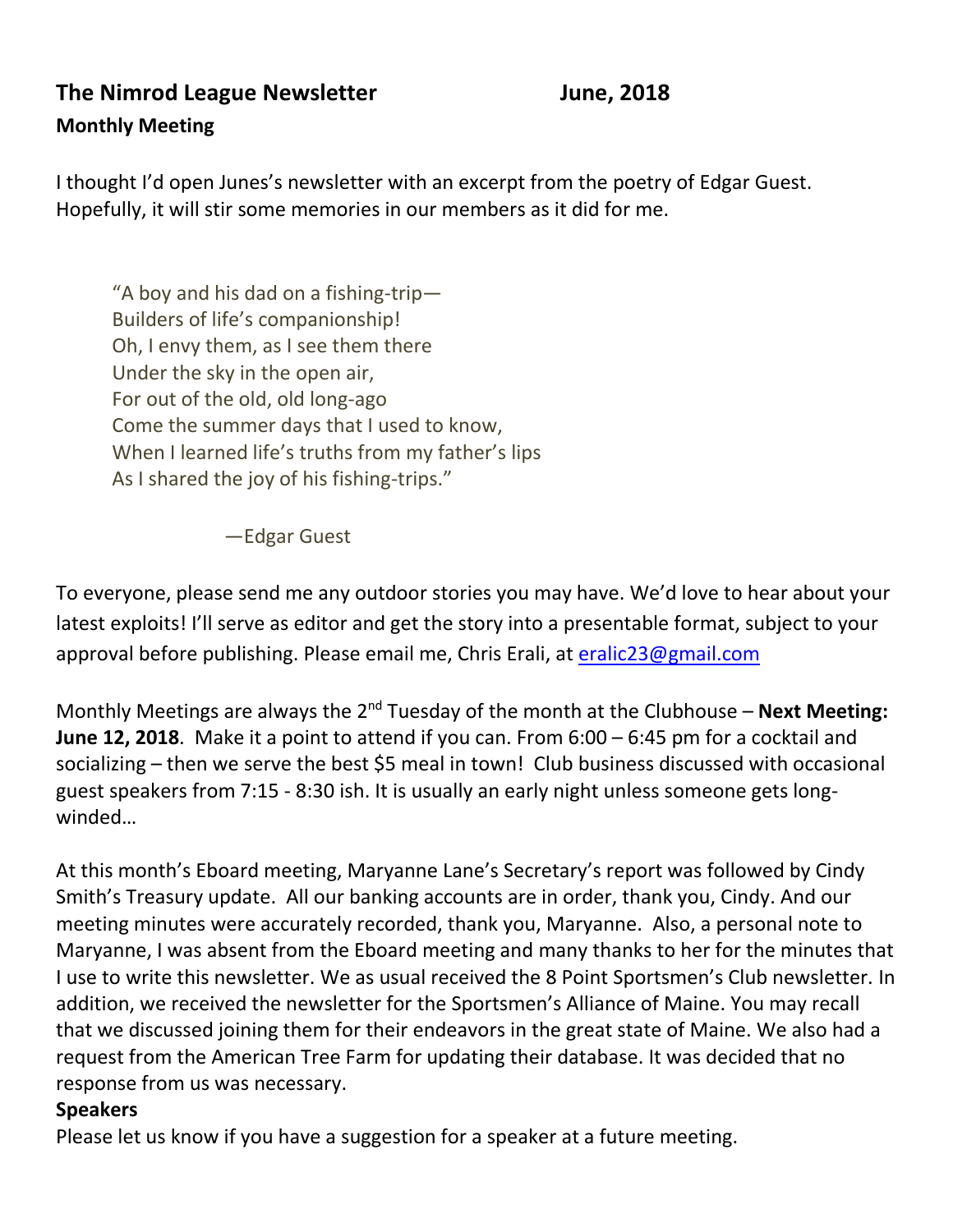## **Monthly Safety Tip and Topic for Discussion:**

# **"Only paper targets are allowed at the rifle range."**

**New Business**

None.

**Old and Unfinished:**

None.

**Conservation Camp:** Ages 13-17, early August, Mass Fish and Wildlife **"MJCC",** Mass Junior Conservation Camp, WCL sends 3 members.

## **Scholarship**

We have 4 applications. Not all of them are complete, but we have 2 good candidates. We will present the names at the next general meeting.

## **Membership**

The Board accepted the following person as a candidate for membership with a vote scheduled at the next general meeting: Jackson Genatossio. Jackson, please join us at **our next general monthly meeting, Tuesday, June 12**, **2018,** when we welcome you to our club. **Board of Trustees**

No Report

# **Trap/Skeet**

Thursday nights are getting busier. Our Trap League starts June 7 and will run for 8 weeks. We have 4 weeks for make-ups. We are looking people to shoot 400 rounds. Payment is due on June 7, 2018. Contact Paul Fraser if interested.

Trap and Skeet is every Thursday night. We encourage everyone to come out on Thursday evenings for a night of shooting and fellowship.

# **Kitchen**

Bruce Ebbeson reports the kitchen is in good shape and being kept clean. Pat Orrell reports that the meat slicer has been repaired and cleaned. A reminder to all that this is an expensive, heavy piece of equipment. It must be cleaned in place and does not dismantle. Watch your fingers! It is VERY SHARP!

Upcoming chefs for our dinners are: Doug King in June, we need someone to volunteer for July, and Bruce Ebbeson in August. September is open, and Bob Horgan is scheduled for October.

# **Game Dinner**

We had a good turnout for our Game Dinner. The club made \$1,200.00 after expenses. Raffle winners were Richard Callahan, \$700.00, A.J. Oliveri, \$350.00, and Brian Schlagel, \$150.00. Many thanks to the following volunteers: Bob Averdisian, Howard Gelles, Linda Brewer, Dave Eddy, Tom Thorgood, Joe Afonso, Larry Josti, Ralph Corcoran, Bob Horgan, Bruce Ebbeson,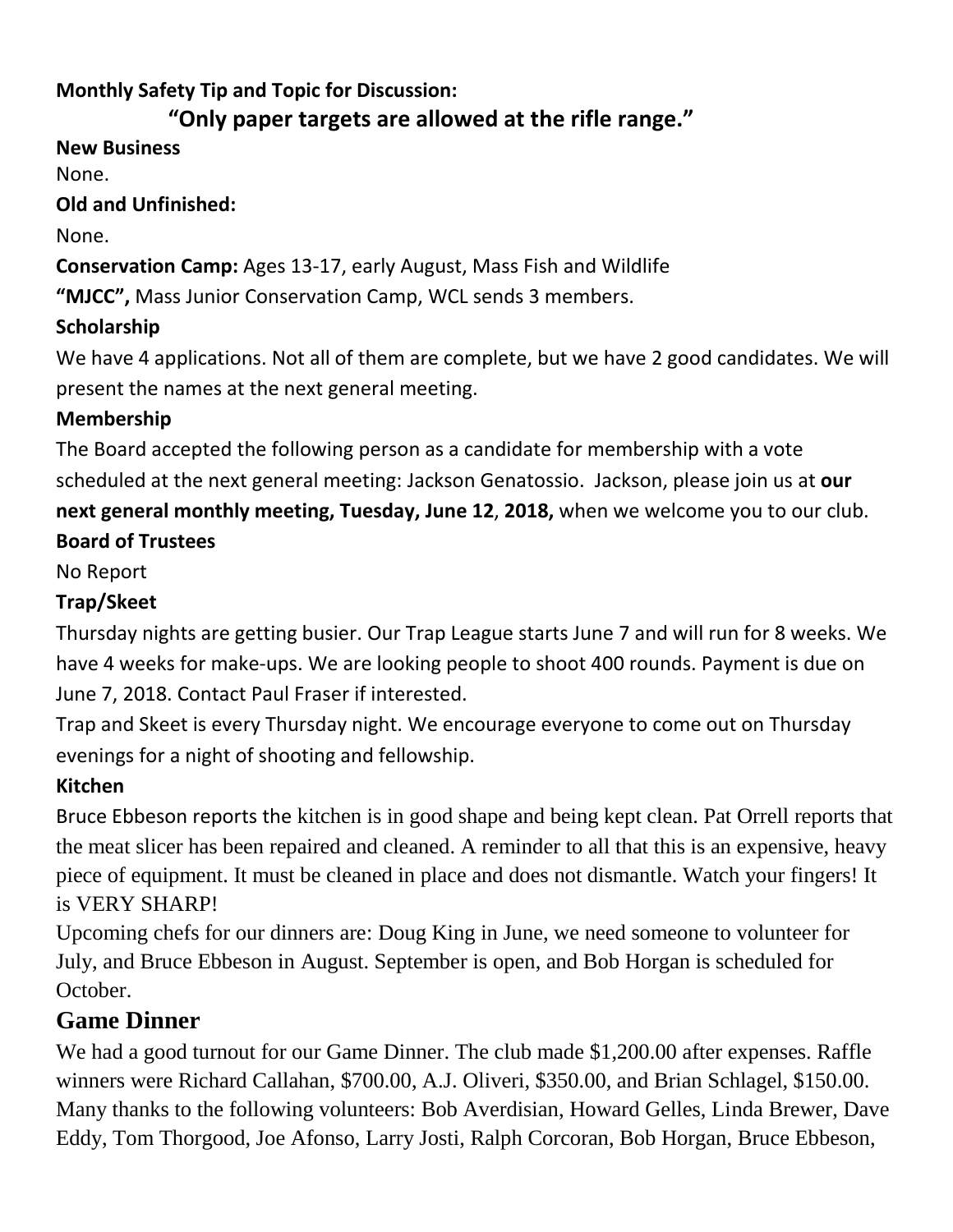Pul Frasier, John Marian, Maryanne Lane, Eric Johanson, and Jim Asiente. Great job, everyone!

## **Rifle Range**

It was discussed at the February meeting to continue with paper targets only at the range. It was also discussed previously that only the Chairperson of the Rifle Committee could make an exception for a specific event. This prompted a discussion of Standing Rules. In February, the committees did bring changes to a General Meeting. These changes were voted on and approved, and placed into our by-laws, as Standing Rules, and posted on our website. Violations of a rule were discussed as well. It was determined not to address the said person at that time. We felt the club had to make every effort to educate our membership. As of September 2013, the Standing Rules are: no fully automatic weapons, only paper targets, or clay pigeons. Below the Standing Rules we said we would not address this issue as Club Policy. Again a proposal was offered and seconded and the board voted for paper targets and clay pigeons on the Rifle Range. Hopefully, the issue is settled.

## **House**

Ralph is working on some projects. Our septic system is being checked on.

## **Summer Function**

We have to select a date, so we can order the chicken. Right now, the tentative date is Sunday, September 23, 2018.

#### **Executive Board**

This month's meeting adjourned at 9:10 PM. We aim for the newsletter to convey the highlights. E Board meetings are held at 7 PM the last Tuesday of the month. Members are welcome if you would like to come and observe our club's operation. Our membership can be very proud of the board and the time and effort that is made by everyone to keep our club running smoothly. Member concerns are always addressed. Many times, one board member will inform others that a single club member voiced a certain matter that he/she found troubling. Our club can rest assured that any points brought up by a member are ALWAYS brought to the attention of the entire board.

#### **Grounds**

The Work Party on May 12<sup>th</sup> had a productive day. A lot of work was completed. Many thanks to all who volunteered. There is still much more work to be done. If anyone needs hours, please contact Neal Whitehead for more information.

## **Finance**

The market fluctuates as we all know. Smart investors stay the course.